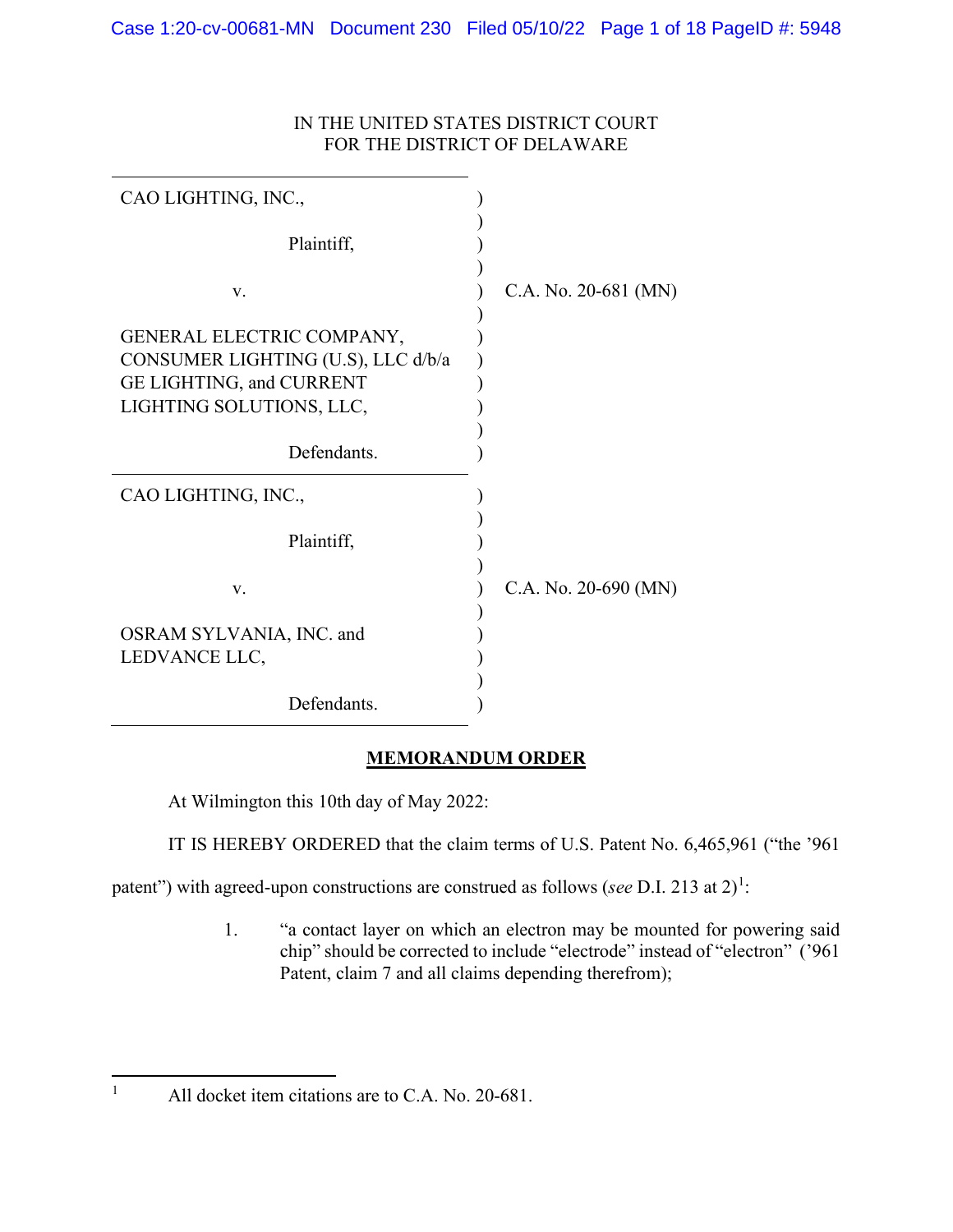2. "said support is substantially positioned outside said interior volume" means the majority of the support is located outside of the interior volume ('961 Patent, claim 52 and all claims depending therefrom);

As announced at the hearing on March 24, 2022, IT IS HEREBY ORDERED that the

disputed claim terms of the '961 Patent are construed as follows:

- 1. "said enclosure being fabricated from a material substantially transparent to white light" has its plain and ordinary meaning, which is "the enclosure is fabricated from a material that is substantially transparent to white light." ('961 Patent, claim 1 and all claims depending therefrom);
- 2. "an interior volume within said enclosure" means "the interior volume is contained inside the enclosure" ('961 Patent, claim 1 and all claims depending therefrom);
- 3. "a heat sink located in said interior volume" has its plain and ordinary meaning, which is "a heat sink is a substance or device that absorbs or draws heat from another object and is in the interior volume of the enclosure, but does not need to be entirely within the interior volume" ('961 Patent, claim 1 and all claims depending therefrom);
- 4. "said panels on said heat sink being oriented to facilitate emission of light from the semiconductor light source in desired directions around the semiconductor source light source" means "the panels on the heat sink are oriented to facilitate the emission of light in any desired (intended or predetermined) direction including the same direction" ('961 Patent, claim 1 and all claims depending therefrom);
- 5. "LED modules" means "a package containing at least one LED, whether that is an LED chip or LED array" ('961 Patent, claim 1 and all claims depending therefrom);
- 6. "a first and a second reflective layers … serving to reflect light emitted by said active layer" is construed as "the first and second reflective layers are distinct from each other and reflect light emitted by the active layer" ('961 Patent, claim 8 and all claims depending therefrom);
- 8. "primary heat sink" means "a first heat sink (a first substance or device that absorbs or draws heat from another object)" ('961 Patent, claim 42);
- 9. "plurality of panels on [the heat sink] suitable for mounting semiconductor devices thereon" has its plain and ordinary meaning, which is "two or more panels on the heat sink, with each panel being suitable for mounting semiconductor devices thereon" ('961 Patent, claim 21 and all claims depending therefrom).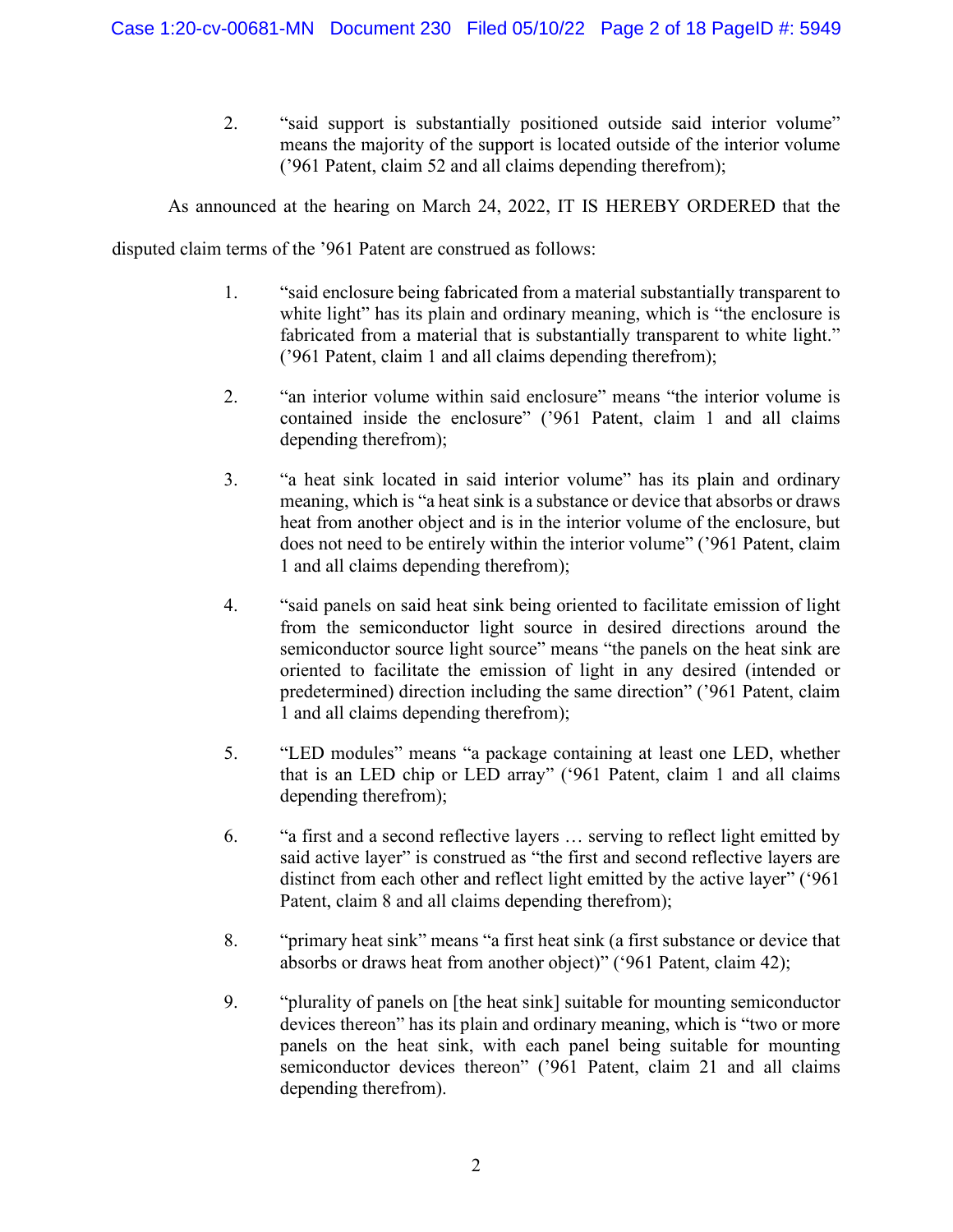Finally, as discussed below, the Court construes "a light emitting diode (LED) chip configured to output light at greater than about 40 milliwatts" as follows:

> 7. "a light emitting diode (LED) chip configured to output light at greater than about 40 milliwatts" means "at least one LED chip is capable of emitting light greater than about 40 milliwatts." ('961 Patent, claim 21).

The parties briefed the issues (*see* D.I. 210, 217, 219, 220) and submitted an appendix containing intrinsic and extrinsic evidence (*see* D.I. 199), and both parties provided a tutorial describing the relevant technology (D.I. 198, 200). The Court carefully reviewed all submissions in connection with the parties' contentions regarding the disputed claim terms, heard oral argument (*see* D.I. 229) and applied the following legal standards in reaching its decision.

## **I. LEGAL STANDARDS**

## A. Claim Construction

"[T]he ultimate question of the proper construction of the patent [is] a question of law," although subsidiary fact-finding is sometimes necessary. *Teva Pharms. USA, Inc. v. Sandoz, Inc.*, 135 S. Ct. 831, 837-38 (2015). "[T]he words of a claim are generally given their ordinary and customary meaning [which is] the meaning that the term would have to a person of ordinary skill in the art in question at the time of the invention, i.e., as of the effective filing date of the patent application." *Phillips v. AWH Corp.*, 415 F.3d 1303, 1312-13 (Fed. Cir. 2005) (en banc) (internal citations and quotation marks omitted). Although "the claims themselves provide substantial guidance as to the meaning of particular claim terms," the context of the surrounding words of the claim also must be considered. *Id.* at 1314. "[T]he ordinary meaning of a claim term is its meaning to the ordinary artisan after reading the entire patent." *Id.* at 1321 (internal quotation marks omitted).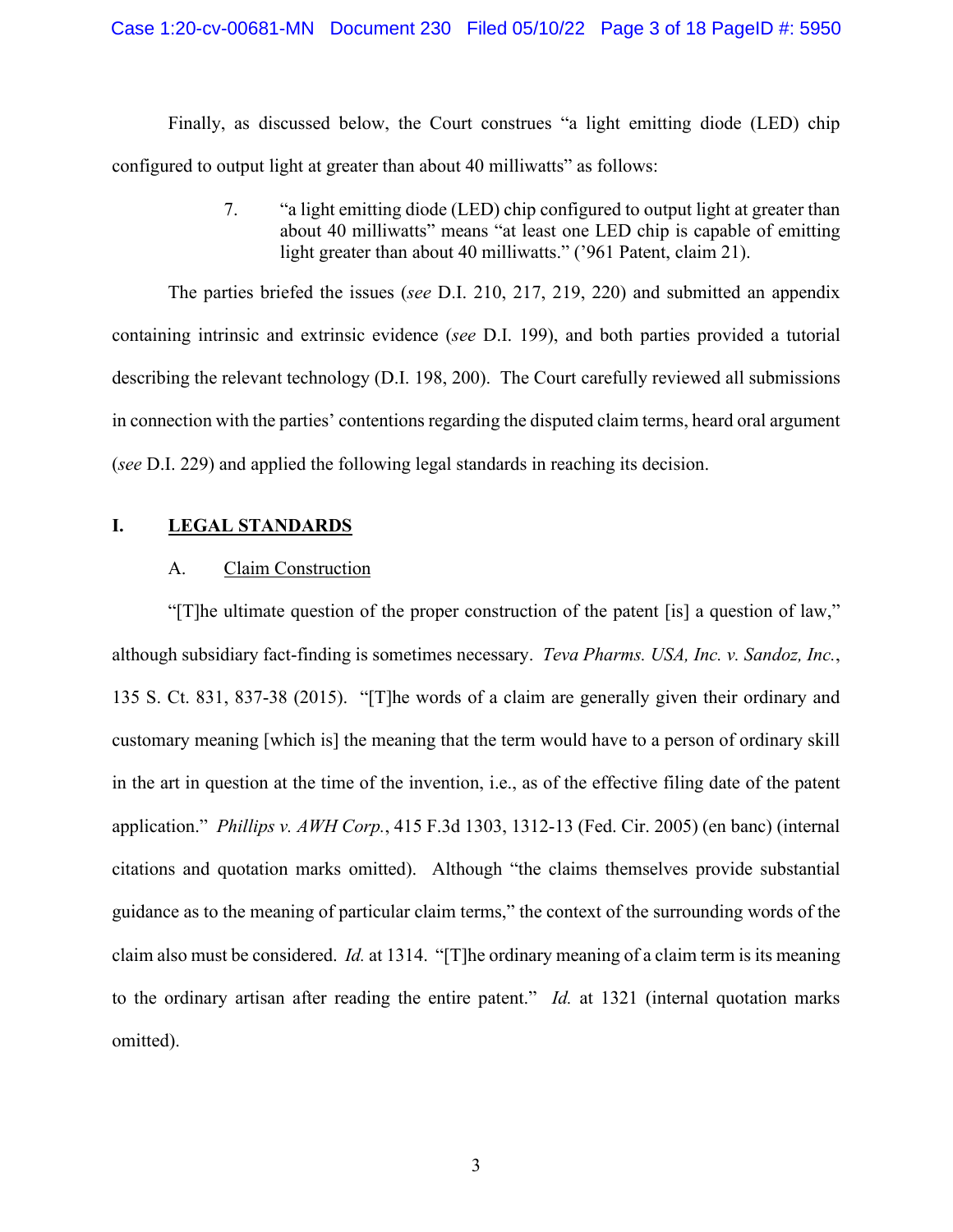The patent specification "is always highly relevant to the claim construction analysis . . . [as] it is the single best guide to the meaning of a disputed term." *Vitronics Corp. v. Conceptronic, Inc.*, 90 F.3d 1576, 1582 (Fed. Cir. 1996). It is also possible that "the specification may reveal a special definition given to a claim term by the patentee that differs from the meaning it would otherwise possess. In such cases, the inventor's lexicography governs." *Phillips*, 415 F.3d at 1316. "Even when the specification describes only a single embodiment, [however,] the claims of the patent will not be read restrictively unless the patentee has demonstrated a clear intention to limit the claim scope using words or expressions of manifest exclusion or restriction." *Hill-Rom Servs., Inc. v. Stryker Corp.*, 755 F.3d 1367, 1372 (Fed. Cir. 2014) (internal quotation marks omitted) (quoting *Liebel-Flarsheim Co. v. Medrad, Inc.*, 358 F.3d 898, 906 (Fed. Cir. 2004)).

In addition to the specification, a court "should also consider the patent's prosecution history, if it is in evidence." *Markman v. Westview Instruments, Inc.*, 52 F.3d 967, 980 (Fed. Cir. 1995) (en banc), *aff'd*, 517 U.S. 370 (1996). The prosecution history, which is "intrinsic evidence, . . . consists of the complete record of the proceedings before the PTO [Patent and Trademark Office] and includes the prior art cited during the examination of the patent." *Phillips*, 415 F.3d at 1317. "[T]he prosecution history can often inform the meaning of the claim language by demonstrating how the inventor understood the invention and whether the inventor limited the invention in the course of prosecution, making the claim scope narrower than it would otherwise be." *Id.*

In some cases, courts "will need to look beyond the patent's intrinsic evidence and to consult extrinsic evidence in order to understand, for example, the background science or the meaning of a term in the relevant art during the relevant time period." *Teva*, 135 S. Ct. at 841. Extrinsic evidence "consists of all evidence external to the patent and prosecution history,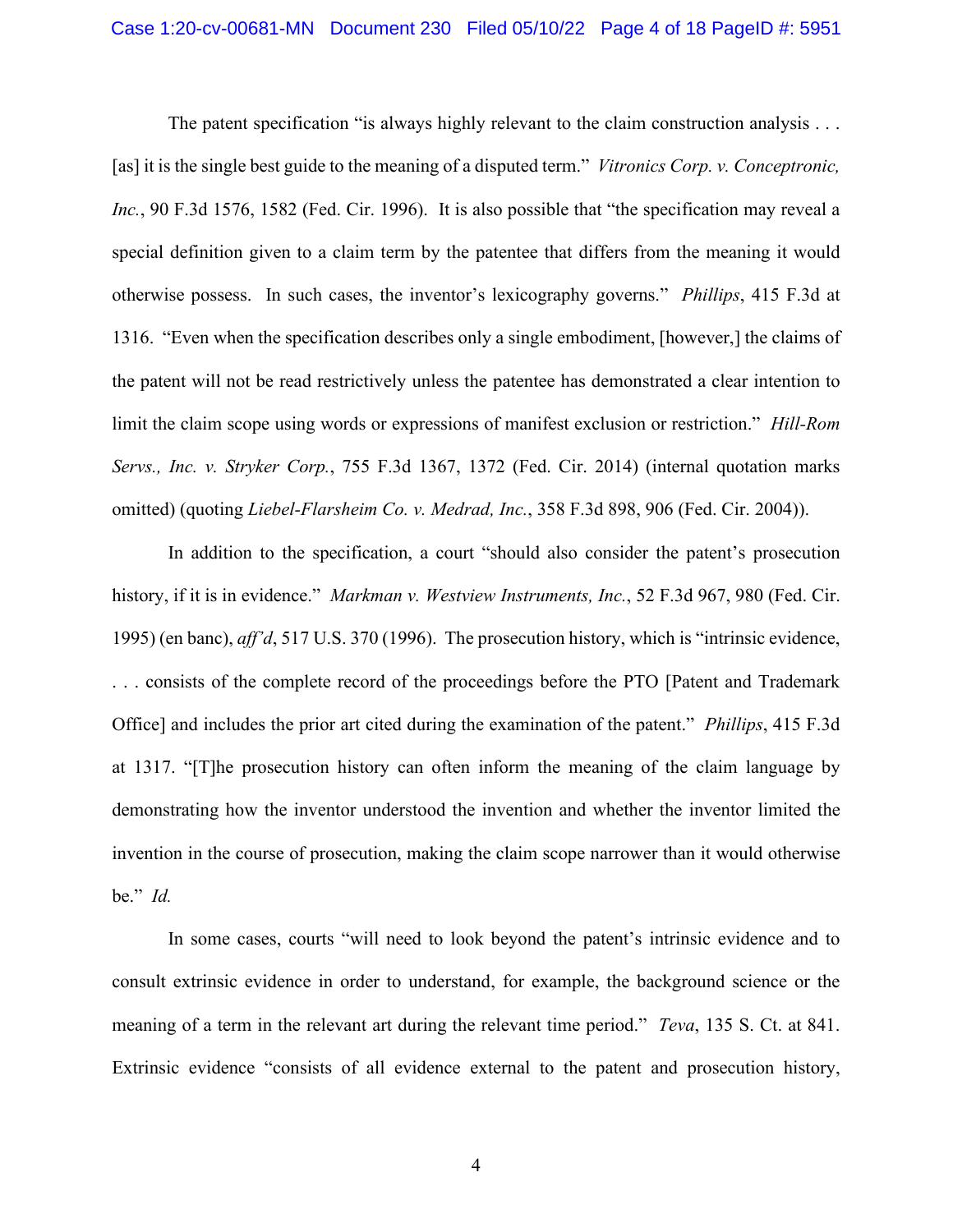including expert and inventor testimony, dictionaries, and learned treatises." *Markman*, 52 F.3d at 980. Expert testimony can be useful "to ensure that the court's understanding of the technical aspects of the patent is consistent with that of a person of skill in the art, or to establish that a particular term in the patent or the prior art has a particular meaning in the pertinent field." *Phillips*, 415 F.3d at 1318. Nonetheless, courts must not lose sight of the fact that "expert reports" and testimony [are] generated at the time of and for the purpose of litigation and thus can suffer from bias that is not present in intrinsic evidence." *Id.* Overall, although extrinsic evidence "may be useful to the court," it is "less reliable" than intrinsic evidence, and its consideration "is unlikely to result in a reliable interpretation of patent claim scope unless considered in the context of the intrinsic evidence." *Id.* at 1318-19. Where the intrinsic record unambiguously describes the scope of the patented invention, reliance on any extrinsic evidence is improper. *See Pitney Bowes, Inc. v. Hewlett-Packard Co.*, 182 F.3d 1298, 1308 (Fed. Cir. 1999) (citing *Vitronics*, 90 F.3d at 1583).

### B. Indefiniteness

"The primary purpose of the definiteness requirement is to ensure that the claims are written in such a way that they give notice to the public of the extent of the legal protection afforded by the patent, so that interested members of the public, *e.g.* competitors of the patent owner, can determine whether or not they infringe." *All Dental Prodx, LLC v. Advantage Dental Prods., Inc.*, 309 F.3d 774, 779-80 (Fed. Cir. 2002) (citing *Warner-Jenkinson Co. v. Hilton-Davis Chem. Co.*, 520 U.S. 17, 28-29 (1997)). Put another way, "[a] patent holder should know what he owns, and the public should know what he does not." *Festo Corp. v. Shoketsu Kinzoku Kogyo Kabushiki Co., Ltd.*, 535 U.S. 722, 731 (2002).

A patent claim is indefinite if, "viewed in light of the specification and prosecution history, [it fails to] inform those skilled in the art about the scope of the invention with reasonable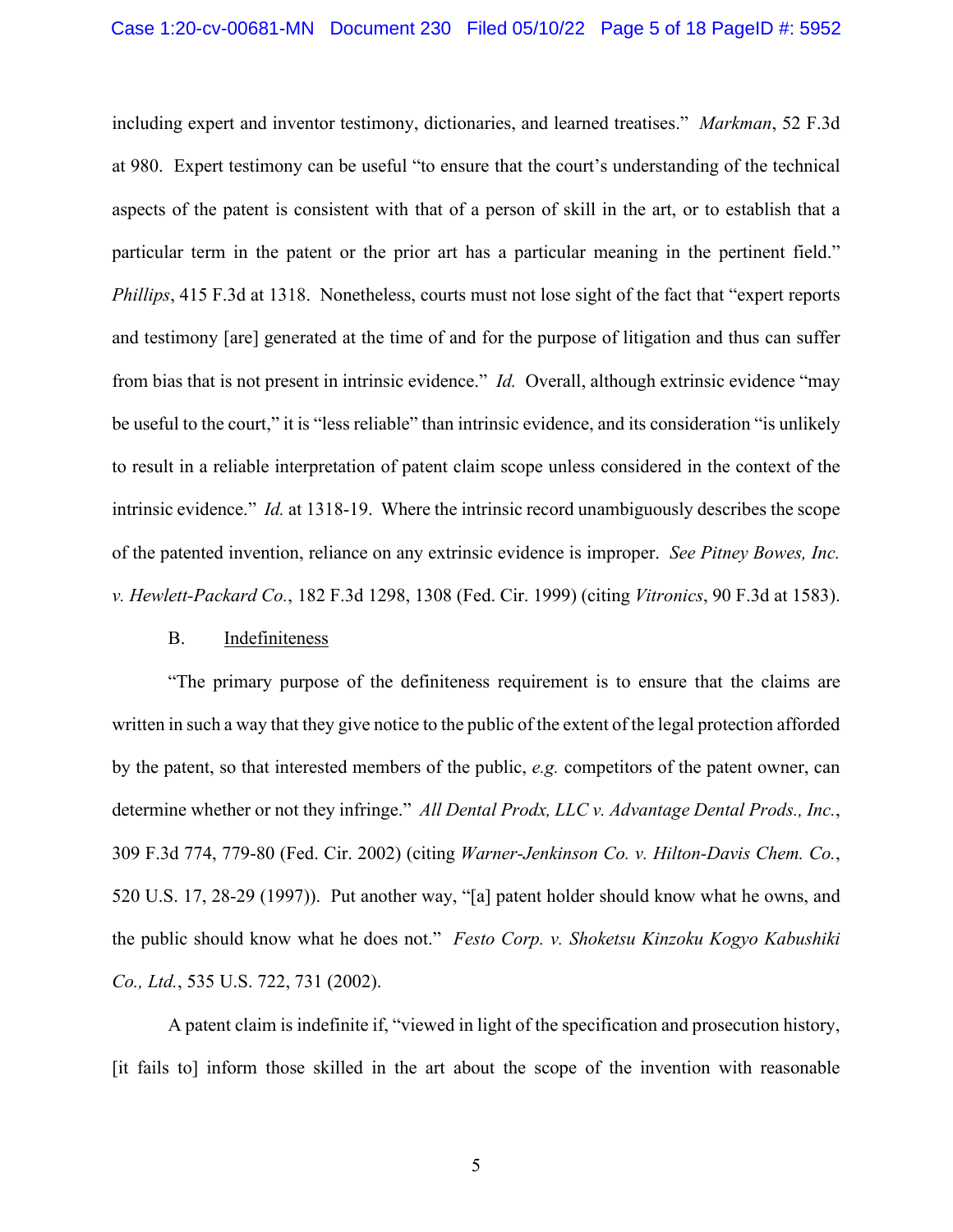certainty." *Nautilus, Inc. v. Biosig Instruments, Inc.*, 134 S. Ct. 2120, 2129 (2014). A claim may be indefinite if the patent does not convey with reasonable certainty how to measure a claimed feature. *See Teva Pharm. USA, Inc. v. Sandoz, Inc.*, 789 F.3d 1335, 1341 (Fed. Cir. 2015). But "[i]f such an understanding of how to measure the claimed [feature] was within the scope of knowledge possessed by one of ordinary skill in the art, there is no requirement for the specification to identify a particular measurement technique." *Ethicon Endo–Surgery, Inc. v. Covidien, Inc.*, 796 F.3d 1312, 1319 (Fed. Cir. 2015).

Like claim construction, definiteness is a question of law, but the Court must sometimes render factual findings based on extrinsic evidence to resolve the ultimate issue of definiteness. *See, e.g.*, *Sonix Tech. Co. v. Publications Int'l, Ltd.*, 844 F.3d 1370, 1376 (Fed. Cir. 2017); *see also Teva*, 135 S. Ct. at 842-43. "Any fact critical to a holding on indefiniteness . . . must be proven by the challenger by clear and convincing evidence." *Intel Corp. v. VIA Techs., Inc.*, 319 F.3d 1357, 1366 (Fed. Cir. 2003); *see also Tech. Licensing Corp. v. Videotek, Inc.*, 545 F.3d 1316, 1338 (Fed. Cir. 2008).

#### **II. THE COURT'S RULING**

The Court's ruling regarding the disputed claim terms of the '961 patent were announced from the bench at the conclusion of the hearing as follows:

> At issue we have nine terms from one patent, U.S. Patent No. 6,465,961, that are the subject of dispute.

> I am prepared to rule on all but one of the disputes. I will not be issuing a written opinion, but I will issue an order stating my rulings. I want to emphasize before I announce my decisions that although I am not issuing a written opinion, we have followed a full and thorough process before making the decisions I am about to state. I have reviewed the patent in dispute. I have also reviewed the portions of the prosecution history, the expert declarations and the other references submitted. There was full briefing on each of the disputed terms and each party submitted a technology tutorial. We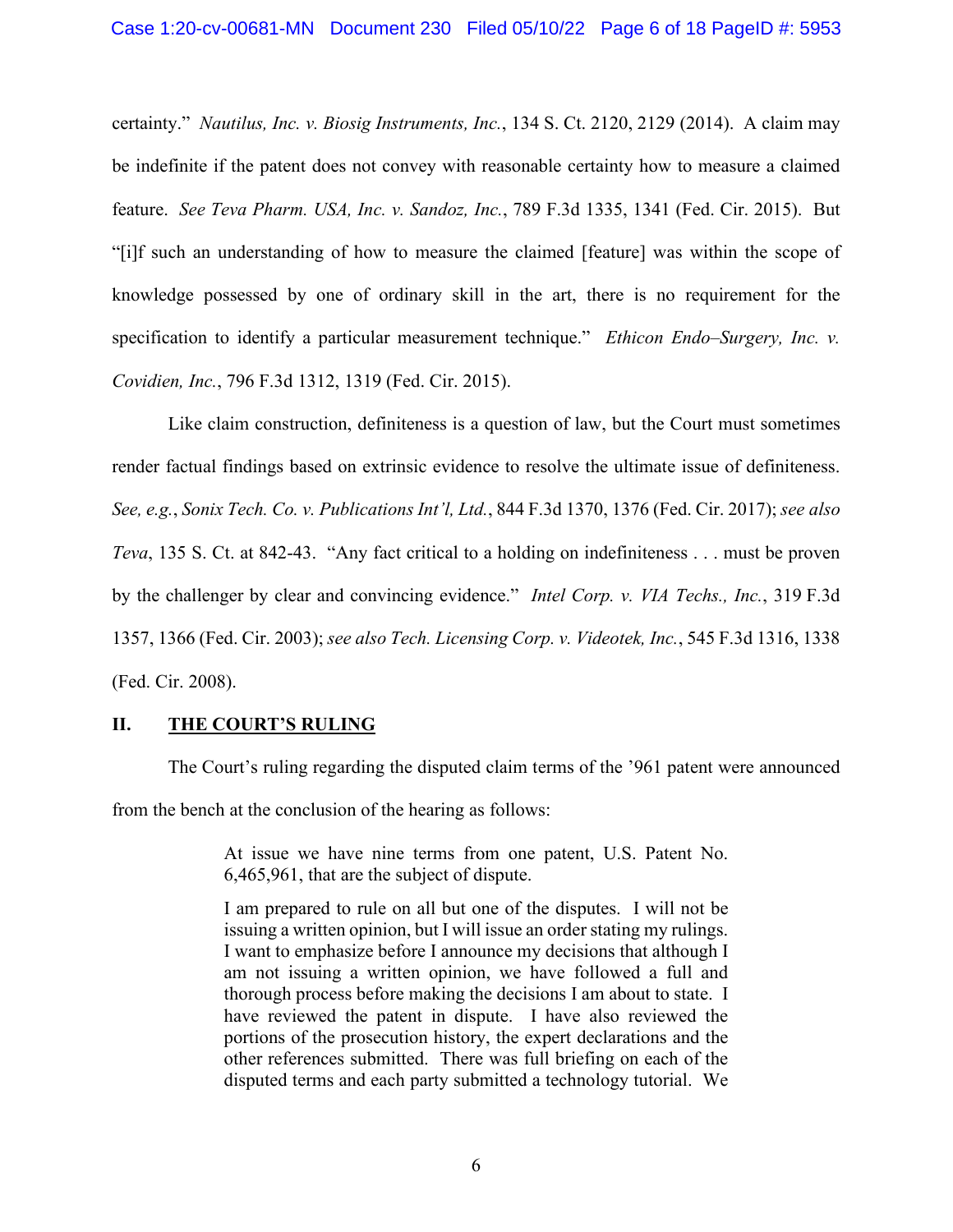have also had argument here today. All of that has been carefully considered.

As to my rulings, I am not going to read into the record my understanding of claim construction law. I have a legal standard section that I have included in earlier opinions, including somewhat recently in *Roche Diabetes Care, Inc. v. Insulet Corp.*, C.A. No. 20- 825. I incorporate that law and adopt it into my ruling today and will also set it out in the order that I issue.

Now the disputed terms.

The first term is "said enclosure being fabricated from a material substantially transparent to white light." Plaintiff proposes that this term have its plain and ordinary meaning, which it suggests is "[t]he enclosure is fabricated from a material that is substantially transparent to white light."<sup>[[2](#page-6-0)]</sup> Defendants' proposed construction is that "[t]he entirety of the enclosure is fabricated from a material that is substantially transparent to white light." $[3]$  $[3]$ 

The crux of the dispute is whether to include Defendants' proposed narrowing limitation that the entirety of the enclosure be fabricated from a material that is substantially transparent to white light. I am not persuaded by the evidence before me that this claim should be construed in this way. The claim language itself does not specify that the entirety of the enclosure be fabricated from the claimed material. And nothing in the specification requires that the entirety of the enclosure be fabricated from a material that is substantially transparent to white light.

I also credit the opinions of Plaintiff's expert that reading the claims as Defendants urge makes little sense to a person of ordinary skill in the art. The patent's central invention is a light source, not an enclosure. Accordingly, a person of ordinary skill in the art would understand that the LED lights contemplated by the patent would use the same structure and implementation as then-existing non-LED lights.<sup>[[4](#page-6-2)]</sup>

Accordingly, I adopt Plaintiff's construction. The claim does not require that the entirety of the enclosure be substantially transparent to white light. Ultimately, whether a given enclosure is

<span id="page-6-0"></span><sup>&</sup>lt;sup>2</sup> (D.I. 197 at 6).

<span id="page-6-1"></span> $3$  (*Id.*).

<span id="page-6-2"></span><sup>4</sup> (*See* D.I. 199, JX00057 ¶ 17).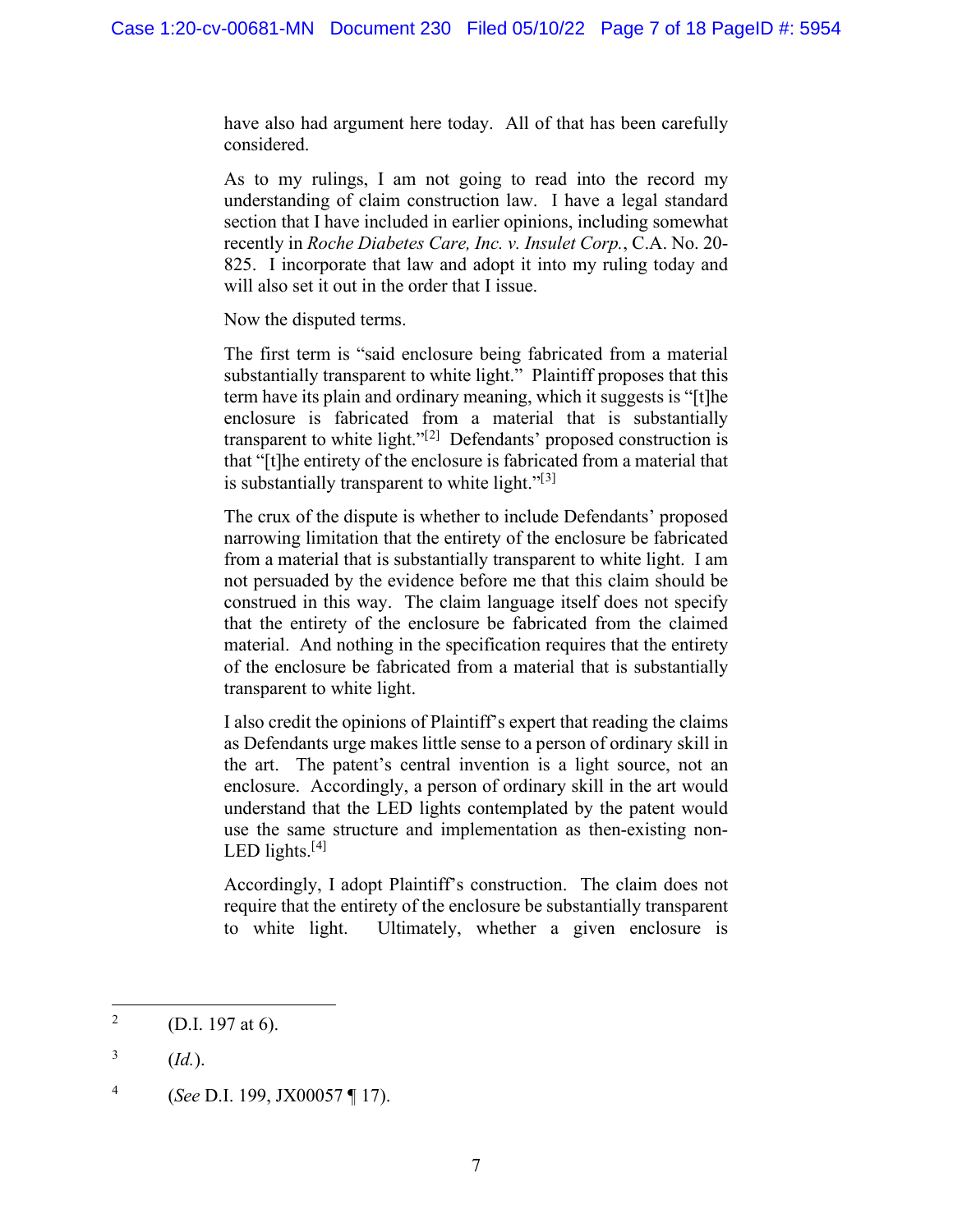"substantially transparent to white light" shall be a fact question for the jury.

Now, to terms two and three. Both parties briefed these terms together and we addressed both terns together in the arguments today. So I will address these terms together now.

Term two is "an interior volume within said enclosure." Plaintiff proposes that this term have its plain and ordinary meaning, which it proposes is "[a]n interior volume is within the enclosure but does not need to be entirely within the enclosure."<sup>[[5\]](#page-7-0)</sup> Defendants propose that this term be construed as "[t]he interior volume is contained inside the enclosure that is fabricated from a material that is substantially transparent to white light."<sup>[\[6\]](#page-7-1)</sup>

Term three is "a heat sink located in said interior volume." Plaintiff would give this term its plain and ordinary meaning, which it contends is "[a] heat sink is a substance or device that absorbs or draws heat from another object and is in the interior volume of the enclosure, but does not need to be entirely within the interior volume."<sup>[[7\]](#page-7-2)</sup> Defendants urge the Court to construe this term as "[a] heat sink that is contained inside the interior volume of the enclosure."<sup>[[8\]](#page-7-3)</sup>

The dispute for these terms is similar: whether the "interior volume" and "heat sink" must be entirely within the "enclosure" and "interior volume," respectively. Plaintiff's construction would permit the "interior volume" and "heat sink" to be only partially, not entirely, in the "enclosure" and "interior volume."

For term two, I adopt Defendants' construction. The claim language itself supports this construction. "Interior volume" refers to "volume" that is inside something. I agree with Defendants that "if the relevant 'volume' could be both inside and extend outside of 'the enclosure,' then it would not be an 'interior volume. $\mathcal{C}^{[9]}$  $\mathcal{C}^{[9]}$  $\mathcal{C}^{[9]}$ 

Defendants' construction also finds support in the specification. At column 3, lines 9 through 12, it states "[t]he enclosure 101 encloses an interior volume 102 which may be a vacuum, or may contain a gas such as ordinary air, an inert gas such as argon or nitrogen, or

<span id="page-7-0"></span> $^5$  (*Id.* at 14).

<span id="page-7-1"></span> $^6$  (*Id.*).

<span id="page-7-2"></span> $^7$  (*Id.* at 16).

<span id="page-7-3"></span> $\frac{8}{(1d.)}$ .

<span id="page-7-4"></span><sup>9</sup> (*Id.* at 19).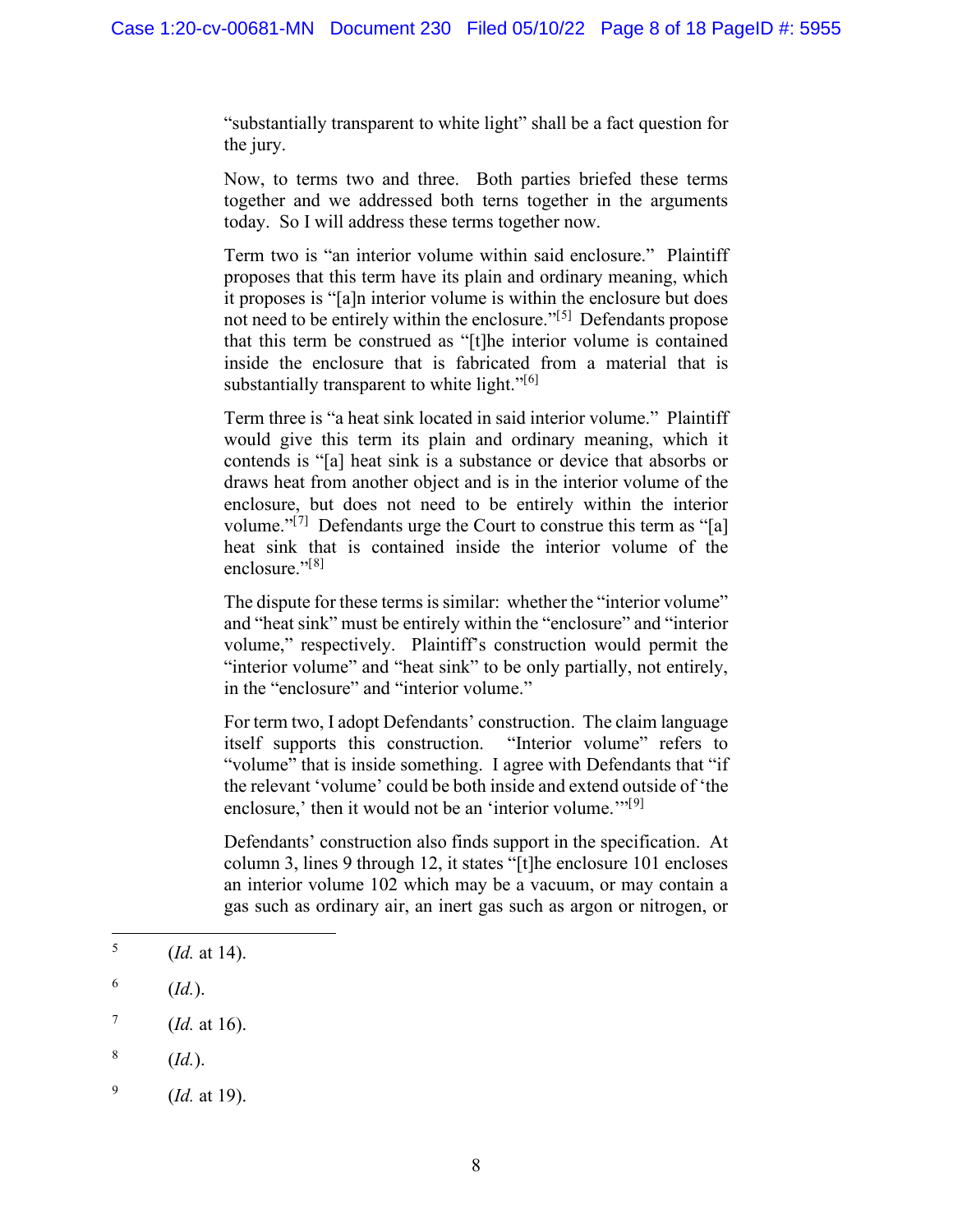any other desired gas." If the "interior volume" extends outside of the enclosure, it would extend into space – and there'd be no possibility of creating such a vacuum or container for gas, as the specification envisions.

Plaintiff argues that the Federal Circuit recognizes that "within" has a plain and ordinary meaning that does not require that an object "within" another thing be entirely within that thing.<sup>[[10](#page-8-0)]</sup> Of course, how a word is construed in one patent does not bind that word's construction in separate patents, and this dispute is a good example of why. This dispute does not rest on my construction of a single word – "within – but instead on what it means for "an interior volume" to be "within said enclosure." And I find that to be an "interior volume within" an enclosure demands that that interior volume be entirely within that enclosure.

So I construe term two according to Defendants' proposed construction, with a slight modification. I don't see any reason to construe "enclosure" in this term, as I think my construction for term one is clear. So the term will be construed as "the interior volume is contained inside the enclosure."

For term three, I adopt Plaintiff's construction. I first note that the plain and ordinary meaning of "in" is not "entirely within." I note further that the specification, at column 4, line one through three, permits the base to act as a heat sink, eliminating the need for a separate heat sink. Figures 1 and 2 depict the invention with the base not entirely within the interior volume, which supports Plaintiff's construction. I don't agree with Defendants' argument that the just-referred to lines of the specification are describing an unclaimed embodiment.

Accordingly, my construction would permit the heat sink to be partially within the interior volume, which is a space entirely within the enclosure.

Now, term four – "said panels on said heat sink being oriented to facilitate emission of light … in desired directions around the semiconductor source light source."

The parties' dispute for this term is two-fold. First, Defendants contend that this term is indefinite as to "desired directions."<sup>[[11](#page-8-1)]</sup> And

<span id="page-8-0"></span><sup>10</sup> (*Id.* at 14 (citing *Cannon Rubber Ltd. v. The First Years, Inc.*, 163 Fed. Appx. 870 (Fed. Cir. 2005))).

<span id="page-8-1"></span><sup>&</sup>lt;sup>11</sup> (*Id.* at  $28-30$ ).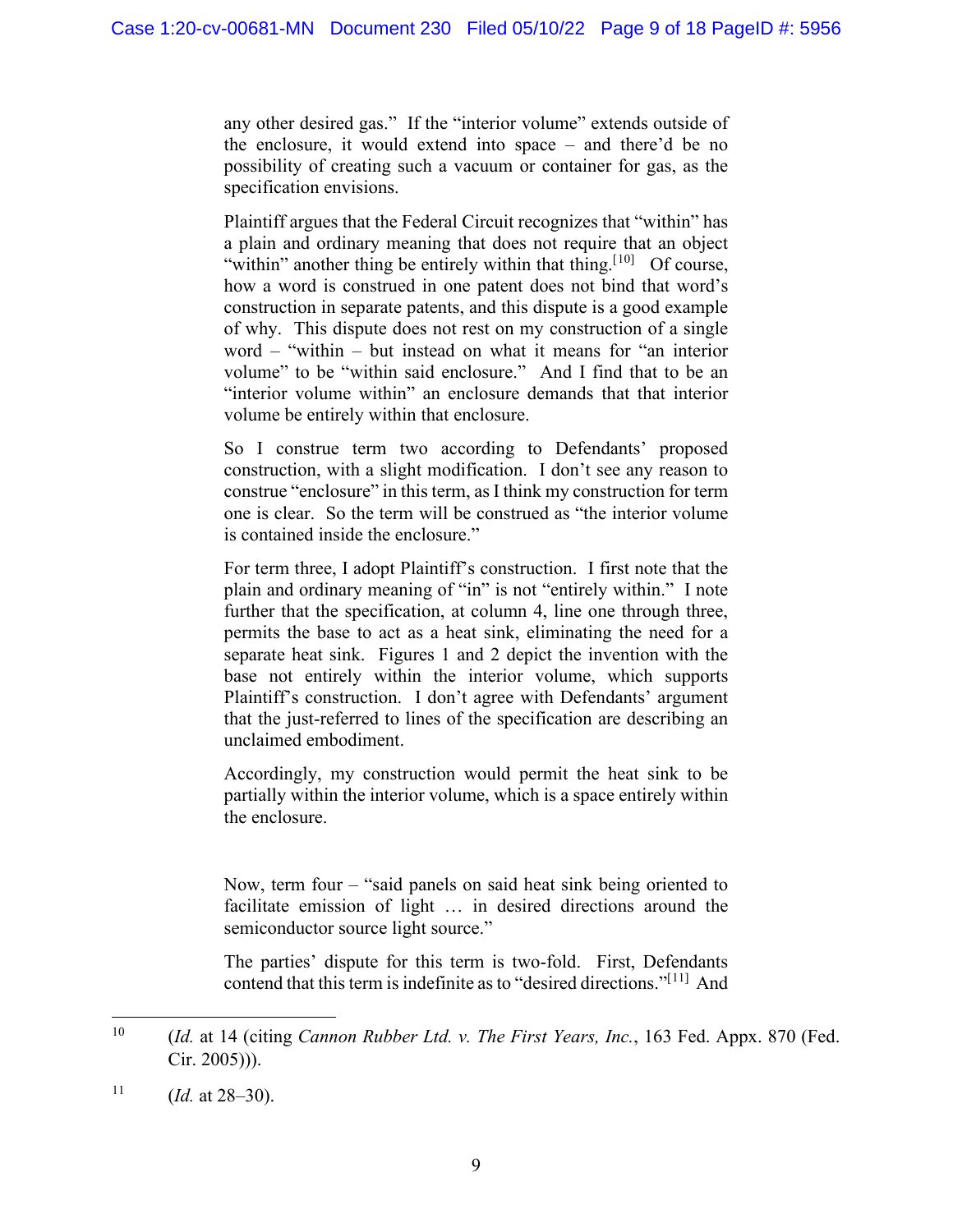then Defendants propose that if I disagree about indefiniteness, the construction should be "each of the panels on the heat sink is oriented angularly with respect to each other in more than one direction in order to cause light from the LEDs to be dispersed around the semiconductor source light source." $[12]$  $[12]$  $[12]$  Plaintiff proposes that this term be construed as "The panels on the heat sink are oriented to facilitate the emission of light in any desired (intended or predetermined) direction including the same direction."<sup>[[13](#page-9-1)]</sup>

Defendants contend that "desired directions" is indefinite because the specification "fails to provide any standard to determine if an accused product infringes."<sup>[[14](#page-9-2)]</sup> Defendants argue that a POSA cannot possibly determine whether a product is infringing because the specification provides no external standard related to "desired directions." I disagree.

The patent explains that "the invention relates to semiconductor light sources and illumination devices useful for providing visible light in order to partially or fully illuminate a space occupied by or viewed by humans, such as residential space, commercial space, outdoor space, the interior or exterior of a vehicle, etc."<sup>[[15\]](#page-9-3)</sup> The patent points out that "[p]rior art semiconductor light sources have not been successfully ... used to illuminate physical spaces."<sup>[[16\]](#page-9-4)</sup>

Thus, read in the context of the invention, a person of skill in the art would recognize that the "desired direction" would be the space "occupied or viewed by humans." The claimed term is not "subjective in the sense that it turns on a person's tastes or opinion."<sup>[[17](#page-9-5)]</sup> "Desired directions" provides an objective standard that persons of skill of the art would understand when viewing the claims in the context of the patent as a whole, and therefore the claim is not indefinite. "Desired," in the context of these claims, means "intended" or "predetermined."

It also deserves noting that the claim has been challenged in Request for Inter Partes Reexamination and Request for Ex Parte

<span id="page-9-0"></span><sup>&</sup>lt;sup>12</sup> (*Id.* at 31–32).

<span id="page-9-1"></span><sup>13</sup> (*Id.* at 26).

<span id="page-9-2"></span> $14$  *(Id. at 28).* 

<span id="page-9-3"></span><sup>&</sup>lt;sup>15</sup> ('961 Patent, 1:7–12).

<span id="page-9-4"></span><sup>16</sup> (*Id.* at 1:20–22).

<span id="page-9-5"></span><sup>17</sup> *Sonix Tech. Co. v. Publications Int'l, Ltd*., 844 F.3d 1370, 1378 (Fed. Cir. 2017).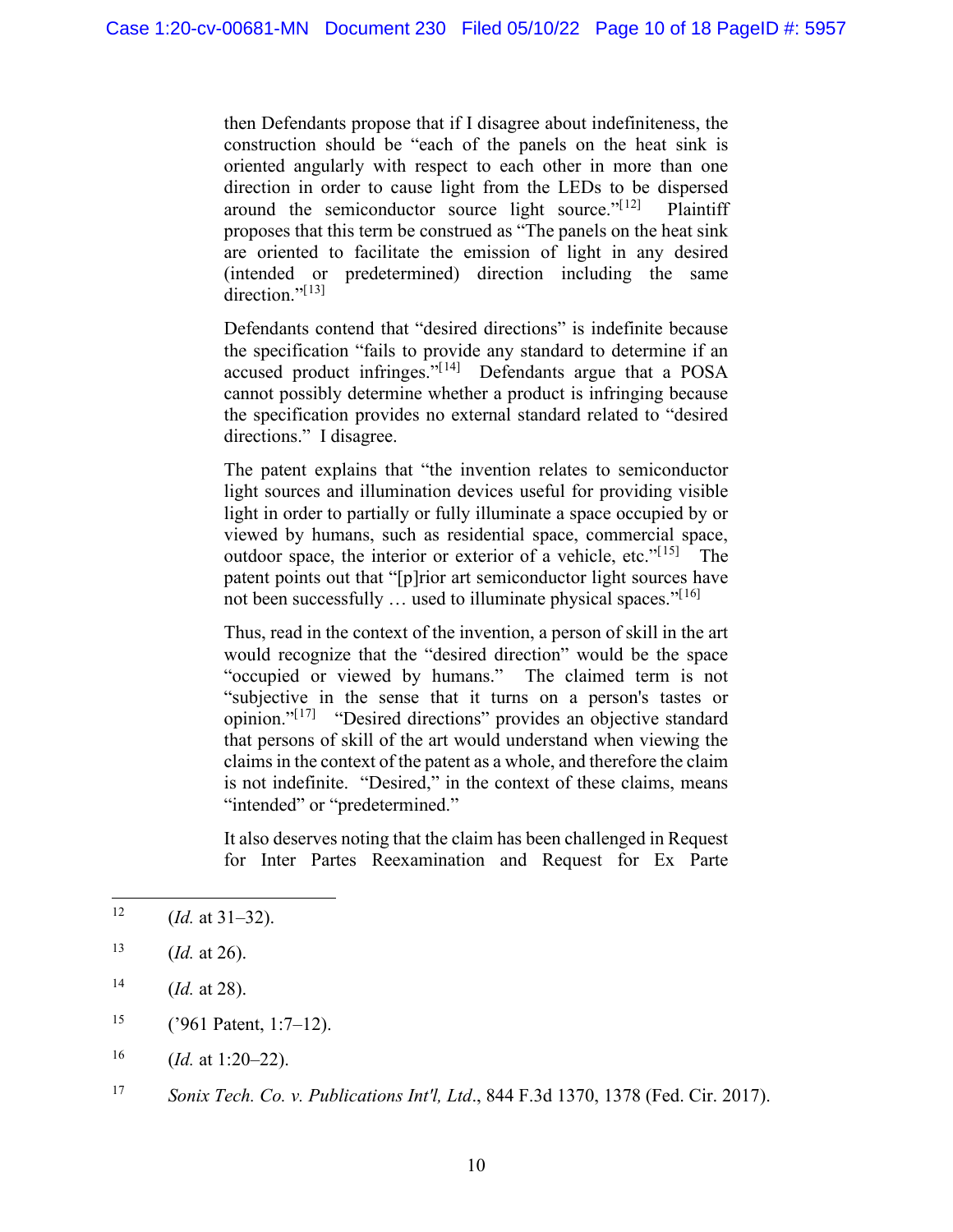Reexamination.<sup>[[18](#page-10-0)]</sup> There, parties were comfortable considering prior art references, and did not seem to have any trouble understanding the metes and bounds of "desired directions." So that is further evidence in favor of not finding this term indefinite.

Now as to the construction of the term. The parties agree that there must be more than one panel. Defendants contend that these panels must be oriented angularly and must emit light in more than one direction. Plaintiff's construction would not impose these narrowing limitations.

Defendants argue that Plaintiff's construction adds nothing to the prior limitation, which reads "said heat sink having a plurality of panels on it suitable for mounting semiconductor devices thereon."<sup>[[19\]](#page-10-1)</sup> Defendants contend that the term in question "must be oriented in some way such that orientation of each panel will necessarily facilitate the emission of light in desired directions (i.e, more than one direction) around the semiconductor light source." I disagree. Plaintiff's construction does add a limitation that makes this term meaningful, as it makes clear that the panels ought to be oriented to facilitate illumination, something that the prior limitation does not require.

Defendants further contend that their construction is compelled by four words in the claim term: the plural word "panels," "oriented," the plural word "desired directions," and "around." Defendants argue that these words indicate "that the claim contemplates multiple panels being arranged or designed to produce light in multiple directions around the light source." Defendants also point out that an embodiment in the patent, Figure 2, is consistent with their interpretation.

Plaintiff does not dispute that there must be multiple panels and that they must be arranged or "oriented" in a certain way. That's what is claimed and how the invention works. So the question is whether the claim requires the panels be "oriented angularly with respect to each other in more than one direction" so that the illumination occurs in more than one direction.

Here, the specification makes clear that heat sink faces, where the panels reside, "can be oriented with respect to each other at any desired angle." The word "any" does not require "more than one direction," the limitation present in Defendants' construction. Nor does it require that the panels be oriented angularly. That the patent

<span id="page-10-0"></span><sup>18</sup> (*See* D.I. 199, JX00026–31).

<span id="page-10-1"></span> $19$  ('961 Patent, 9:62–63).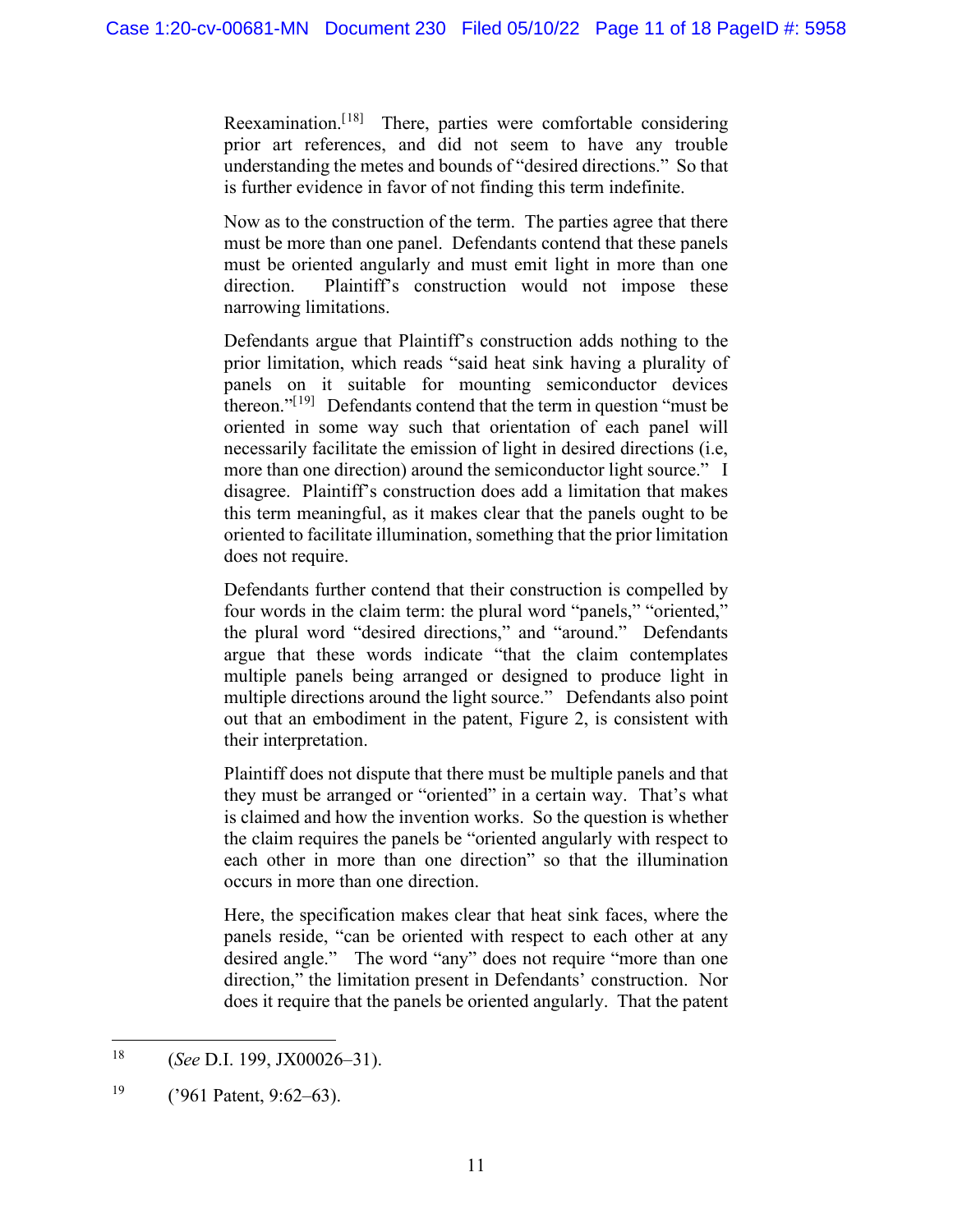contains an embodiment consistent with Defendants' construction is of little consequence, as courts do not import limitations on the basis that they are present in an embodiment. I think the fact that the specification permits the panels to be "oriented with respect to each other at any desired angle" strongly supports Plaintiff's position.

Accordingly, I will construe the term to mean the panels on the heat sink are oriented to facilitate the emission of light in any desired (intended or predetermined) direction including the same direction."

Now, terms five and seven: "LED module" (term five) and "a light emitting diode (LED) chip configured to output light at greater than about 40 milliwatts" (term seven). We discussed these together.

First, LED module. Plaintiff proposes that it be given its plain and ordinary meaning, which it says is "A package containing at least one LED chip or LED array." Defendants propose that it means "operable self-contained device that includes at least one LED."

I have to say I am not at all clear why we are construing this term. I've been told it is not relevant to infringement and I don't really understand how it is relevant to any 112 issues. But today during the argument I asked Defendants' counsel about this term: "[w]hat's wrong with a … module just being a package that contains an LED, whether that is a chip or an array?" And Defendants' counsel said "That's fine, that's exactly what our proposal is." $[20]$  $[20]$  And that is

<span id="page-11-0"></span><sup>20</sup> (*See* D.I. 229 at 31:19–22 ("I think if Your Honor were to go with a package that contains at least one LED I think that would get us where we generally … want to be.") Notwithstanding agreeing to this construction multiple times, Defendants' counsel at one point suggested a disagreement with the term "package" although he did not elaborate further. *Id.* at 28:25–29:2. The Court agrees with Plaintiff that "package" is appropriate. At column 1, lines 22 to 23, the specification says that "in the prior art, LED's were typically individually packaged in a module…" This is the most on-point evidence in the specification, and it supports Plaintiff's construction. The specification's descriptions of figures 2, 7a, 7b, 8a, 8b, and 9 lend further support to Plaintiff's construction, as they either include or describe a "module" or "package" that is not necessarily self-contained or operable. Further, Defendants' expert provided some evidence that supports a "module" being a "package." (JX000406 ¶ 73). He stated that "[t]he specification also references 'high power LED packages' and uses that phrase interchangeable with 'LED modules' having a certain power output." Though the expert went on to state that "a POSA would understand that the term 'LED modules' refers to operable, self-contained devices that includes at least one LED," I think the most natural reading of the specification using "high power LED packages" and "LED modules having a certain power output" interchangeably is that "LED modules" means "LED packages" and that "high-power" refers to "certain power output.").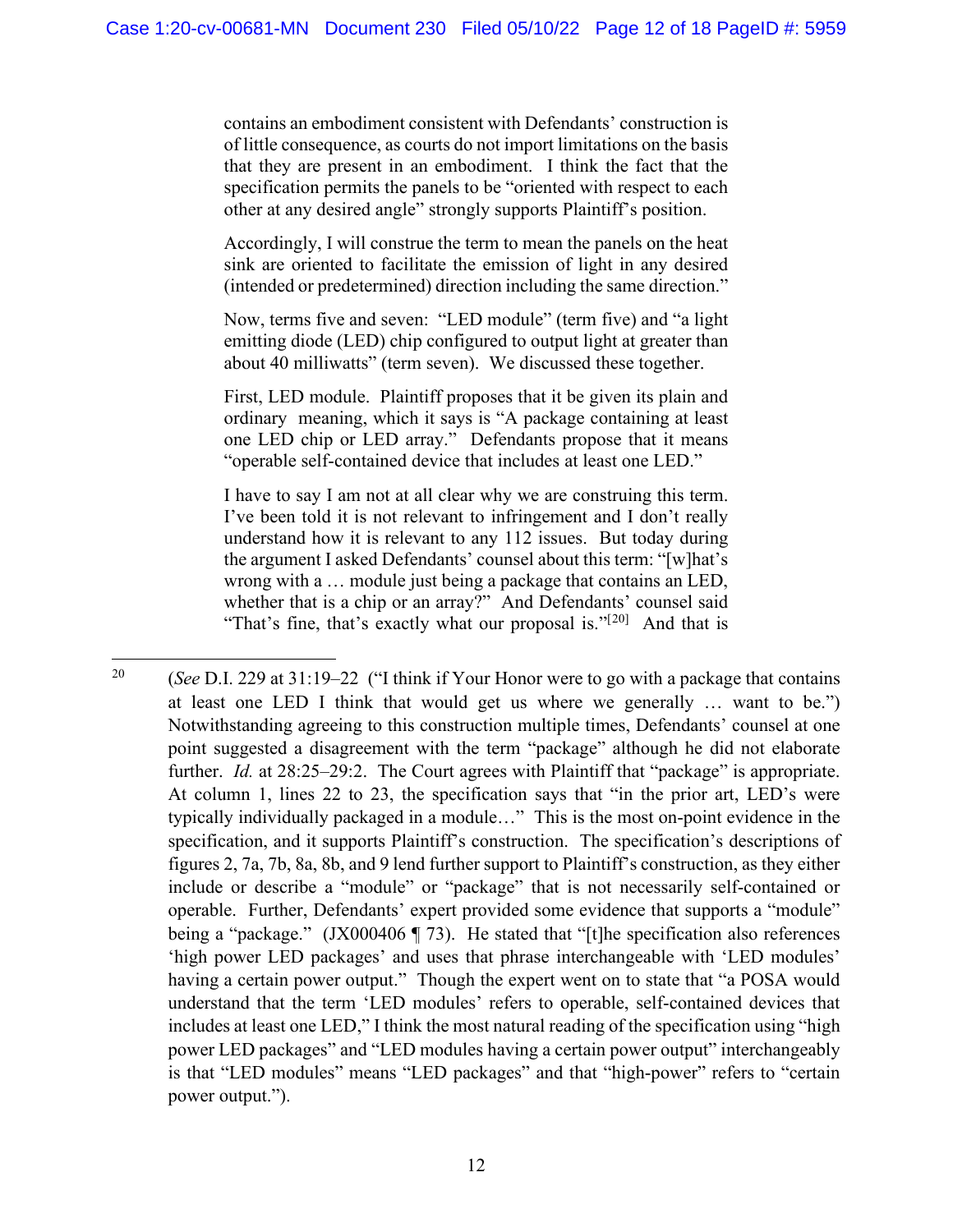essentially Plaintiff's proposal. So given that agreement, I will construe "LED module" to mean a "a package containing at least one LED, whether that is an LED chip or LED array."

For term seven, I need some more briefing. I will talk about that in a few minutes.

Next, term six – "a first and second reflective layers ... serving to reflect light emitted by said active layer." Plaintiff proposes that this term be construed as "the first and second reflective layers are distinct from each other and reflect light emitted by the active layer." Defendants' proposed construction is "distinct layers of material that are intended to reflect more light emitted by said active layer than is absorbed by and transmitted through the layers of material."

The fundamental disagreement concerns how to make sense of the "reflective" term. Defendants submitted an expert report explaining that all material reflects light, and so every material is "reflective" in the literal sense.<sup>[[21\]](#page-12-0)</sup> They contend that the only way to differentiate the "reflective layer" limitation from the limitation with "cladding layers" is to demand that the term "serving to reflect light" be construed to demand that the layers reflect more light than they absorb and transmit. Plaintiff submits that Defendants' construction is unduly narrow, not supported by the intrinsic evidence, and ignores other ways of differentiating the "cladding" limitation from the "reflective" limitation.

I agree with Plaintiff. The patent twice describes the reflective layers, but never defines the precise amount of light to be reflected in a way that supports Defendants' construction.<sup>[[22](#page-12-1)]</sup> Moreover, at column 5, lines 32–54, the patent clearly differentiates between cladding and reflective layers, and so I don't find Defendants' claim differentiation argument persuasive. I do, however, agree with Defendants' point that the reflective layers must reflect more than an insubstantial amount of light, and can't be negligible. I think that Plaintiff agrees with that. But I don't find enough support for the requirement in Defendants' proposal.

I will construe the term to mean "the first and second reflective layers are distinct from each other and reflect light emitted by the active layer." And I think whether any accused products have or prior art has reflecting layers that reflect a non-negligible amount of light is a question of fact for the jury.

<span id="page-12-0"></span><sup>&</sup>lt;sup>21</sup> (D.I. 199 at JX000394 ¶ 40).

<span id="page-12-1"></span><sup>&</sup>lt;sup>22</sup> ('961 Patent, 7:44–47; 8:24-31).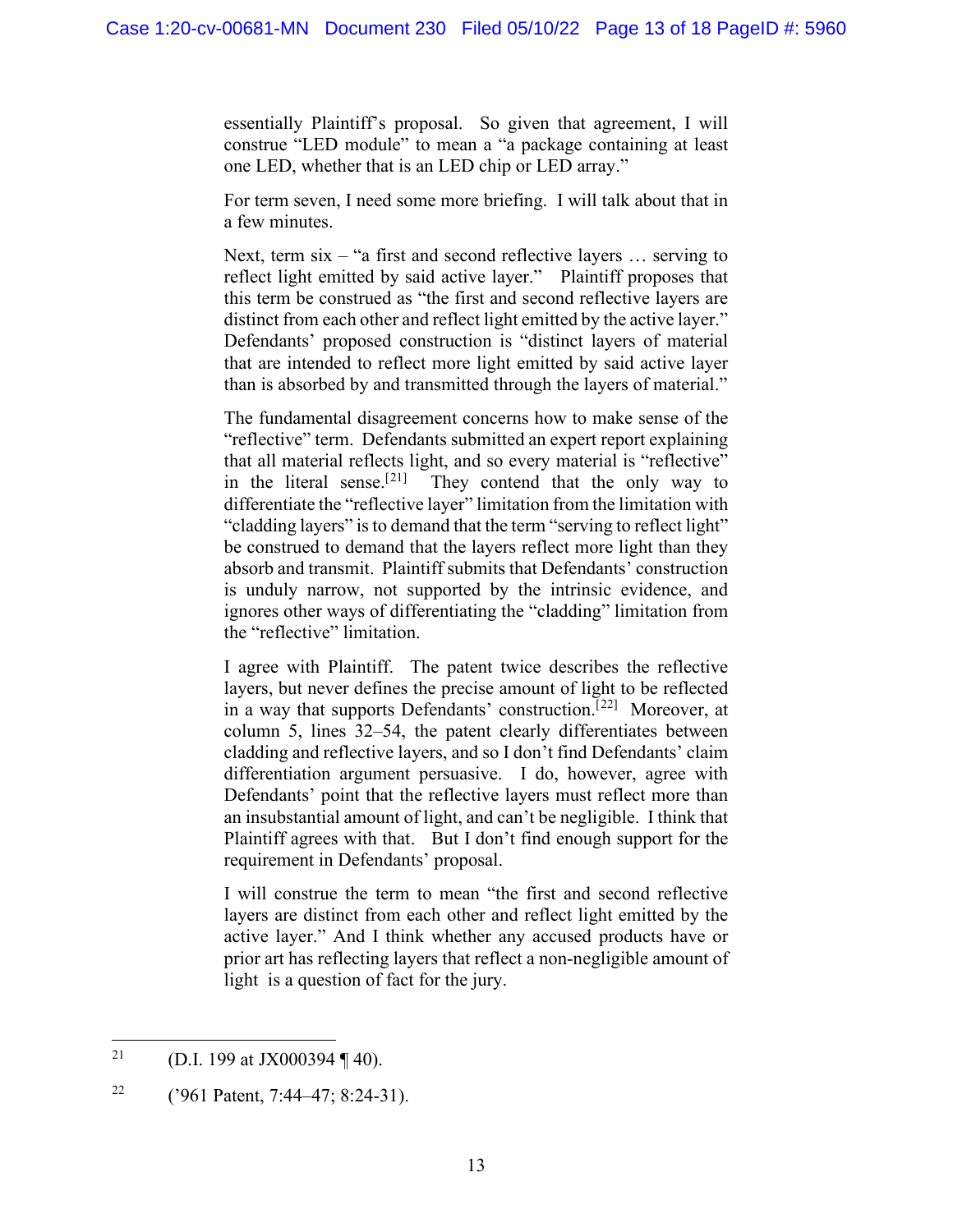The parties' next dispute is the ninth term briefed: "primary heat sink." Defendants contend that this term is indefinite, or, if not indefinite, that it should be construed to be "a heat sink which is in turn mounted to a secondary heat sink having a plurality of panels." Plaintiff's proposed construction is "A first heat sink (a first substance or device that absorbs or draws heat from another object."

Turning first to definiteness, Defendants have not shown that the term is indefinite by clear and convincing evidence. Defendants' main argument is that "'primary typically denotes particular attributes that make a structure 'primary' in relation to another structure," but the patent furnishes no way to determine whether a heat sink is "primary."<sup>[[23](#page-13-0)]</sup> As Plaintiff's proposed construction indicates, it believes "primary" means "first" and points to the claim language to make its argument. It points out that claim 42 uses "primary heat sink" but does not mention a secondary "heat sink" and therefore, "primary heat sink" can easily be understood as "first heat sink." $[24]$  $[24]$ 

The Court agrees. A person of ordinary skill in the art would understand that "primary" means "first" because the claim term does not have a second heat sink. Therefore, searching for attributes that make the heat sink "primary" would be silly, as there'd be no second heat sink to compare the primary heat sink to. Throughout the specification, embodiments contain only a single heat sink, which is consistent with "primary" being understood as "first."[[25](#page-13-2)]

And much for those same reasons, I adopt Plaintiff's proposed construction. A primary heat sink is "a first heat sink (a first substance or device that absorbs or draws heat from another object)". As explained above, "primary heat sink" is in claims without any requirement that there be a "secondary heat sink," so Defendants' construction does not make sense and is rejected.

Finally, the tenth term that was the subject of supplemental briefing: "plurality of panels on [the heat sink] suitable for mounting semiconductor devices thereon." The parties' proposed constructions are extremely similar. Plaintiff proposes the plain and ordinary meaning, which it contends is "two or more panels on the heat sink, with each panel being suitable for mounting semiconductor devices thereon." Defendants propose "[t]wo or

<span id="page-13-0"></span><sup>&</sup>lt;sup>23</sup> (D.I. 197 at 66).

<span id="page-13-1"></span><sup>&</sup>lt;sup>24</sup> (*Id.* at 64).

<span id="page-13-2"></span><sup>25</sup> (*See* '961 Patent, Figs. 7a, 7b, 8a, 8b, 9).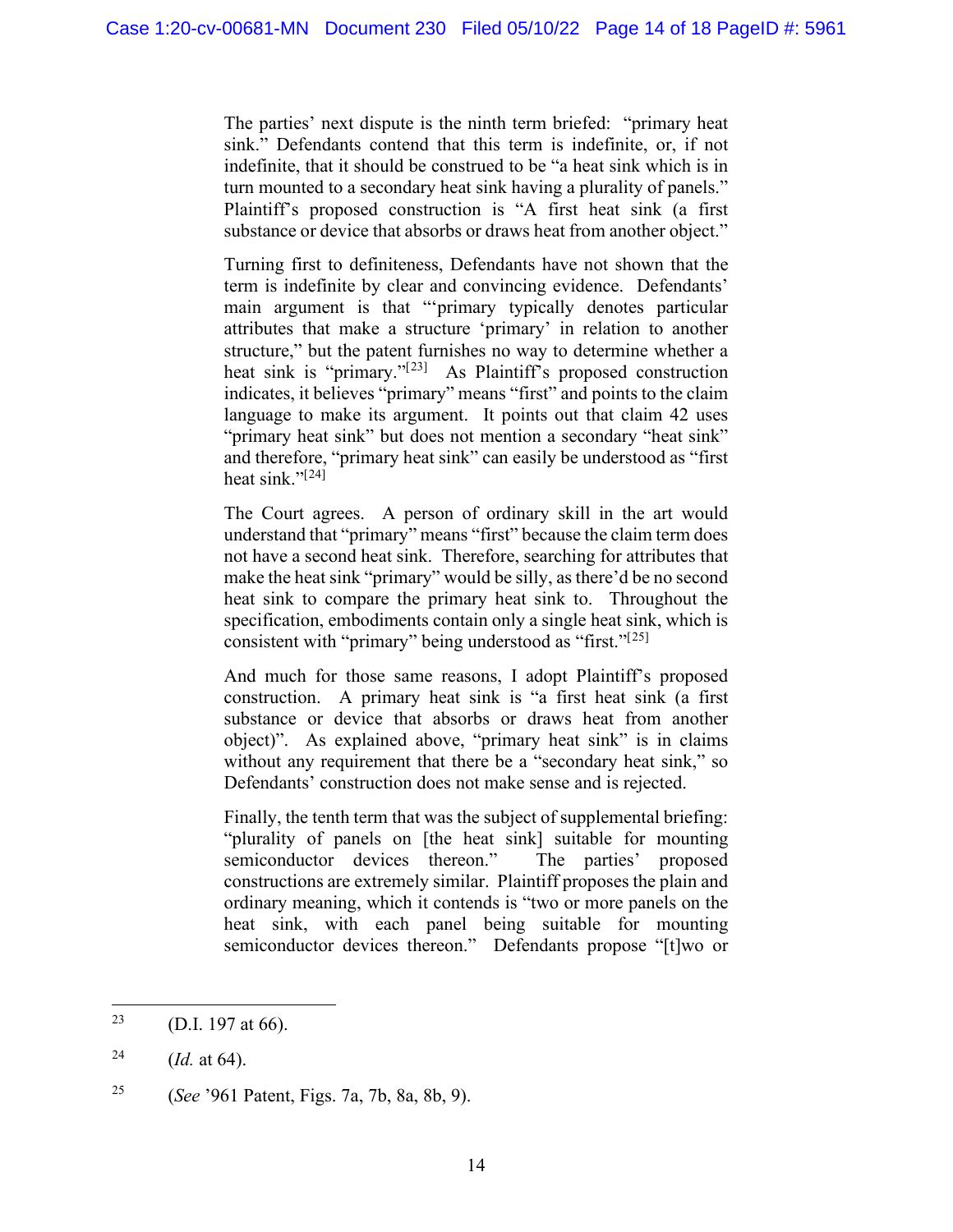more panels on the heat sink, with each panel being suitable for having a semiconductor device mounted directly to its surface."<sup>[[26\]](#page-14-0)</sup>

The only difference between these constructions is that Defendants' proposed construction imposes the limitation that the panels be suitable for having a semiconductor device mounted directly to its surface.

I will construe the term consistent with its plain and ordinary meaning, *i.e.*, "two or more panels on the heat sink, with each panel being suitable for mounting semiconductor devices thereon." First, the word "directly" appears nowhere in the claim at issue. And nothing in the record has convinced me that there is a requirement that the panels be suitable for having a semiconductor device mounted directly to its surface. For example, the notion that the panel be suitable for having a semiconductor device be mounted directly to its surface is contradicted by claim 42, which states in relevant part that "…said LED chip is surface mounted on a primary heat sink that is mounted on one of said panels of said heat sink."<sup>[[27](#page-14-1)]</sup> Further, Defendants pointed me to column 4, lines 8 through 11, which states in relevant part that "'Surface mount' LED's mounted directly on a heat sink, or other surface." This is a far cry from stating unequivocally that semiconductor devices must be mounted directly on heat sink panels.

Another issue was raised during argument about what a panel is. That was not briefed and I think that that is not a claim construction issue – it is an issue of fact for the jury whether what Plaintiff points to as a panel is one. Defendants' counsel seemed to agree to that today.

As noted above, the Court deferred construing the term "a light emitting diode (LED) chip

configured to output light at greater than about 40 milliwatts" in claim 21, and the claims

depending therefrom, to permit the parties to submit additional briefs. After further review of the

papers submitted and the transcript of the argument, it will construe this term now.

Claim 21 ultimately depends on claim 1. Claim 1 includes the limitation "said semiconductor chip being selected from the group consisting of light emitting diodes, light

<span id="page-14-0"></span><sup>26</sup> (*See* D.I. 210).

<span id="page-14-1"></span><sup>&</sup>lt;sup>27</sup> ('961 Patent, Reexamination Certificate,  $3:23-25$ ).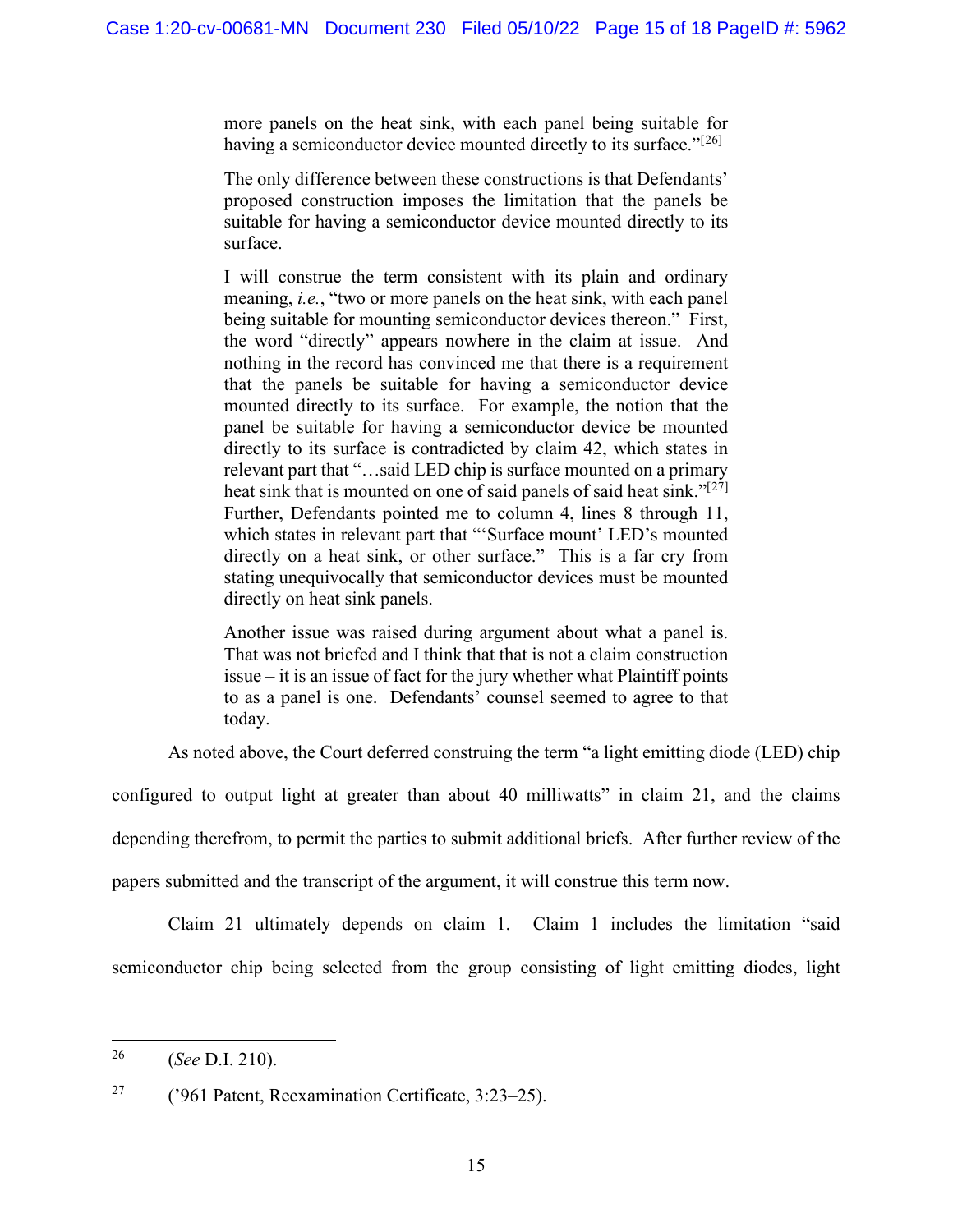emitting diode arrays, laser chips, LED modules, laser modules, and VCSEL chips." Claim 21 then adds that "said at least one semiconductor chip is a light emitting diode (LED) chip configured to output light at greater than about 40 milliwatts." Plaintiff argues that the disputed term should have its plain and ordinary meaning, which it contends is "at least one LED chip is capable of emitting light greater than about 40 milliwatts." (D.I. 217 at 55; D.I. 220). Defendants propose that the term be construed as "an LED that alone is capable of emitting light having power than greater than about 40mW." (D.I. 217 at 55; D.I. 219). The parties' dispute centers on whether claim 21's "LED chip" encompasses both a light emitting diode and an LED array, and boils down to whether an "LED chip" may have more than a single light emitting diode.

Plaintiff argues that its construction, which permits an LED chip to have multiple light emitting diodes, is supported by both the intrinsic and extrinsic evidence. Claim 22, which is dependent on claim 21, states in relevant part "[t]he semiconductor light source as recited in claim 21 wherein: said LED chip is an LED array chip." ('961 Patent, Reexamination Certificate, 1:40– 42). Plaintiff points out that if claim 21's"LED chip" did not include an LED array chip, claim 22 would not make sense. Plaintiff also directs the Court to the specification's discussion of figure 4a, which uses "LED" to describe an LED array. ('961 Patent, 4:12–21). Plaintiff contends that the presence of a Markush group in claim 1 is not fatal to its construction, as claim 21 refers to an "LED chip," not an "LED," therefore encompassing both "LED chips" and "LED array chips" from the Markush group. Moreover, Plaintiff argues that the elements within the Markush group overlap because "LED array chips are a type of LED chip." (D.I. 220 at 5).

Defendants assert that its proposed construction, which permits an LED chip to have only a single light emitting diode, is the only one supported by the intrinsic evidence. Defendants submit that the patent uses "light emitting diode" and "light emitting diode (LED) chip"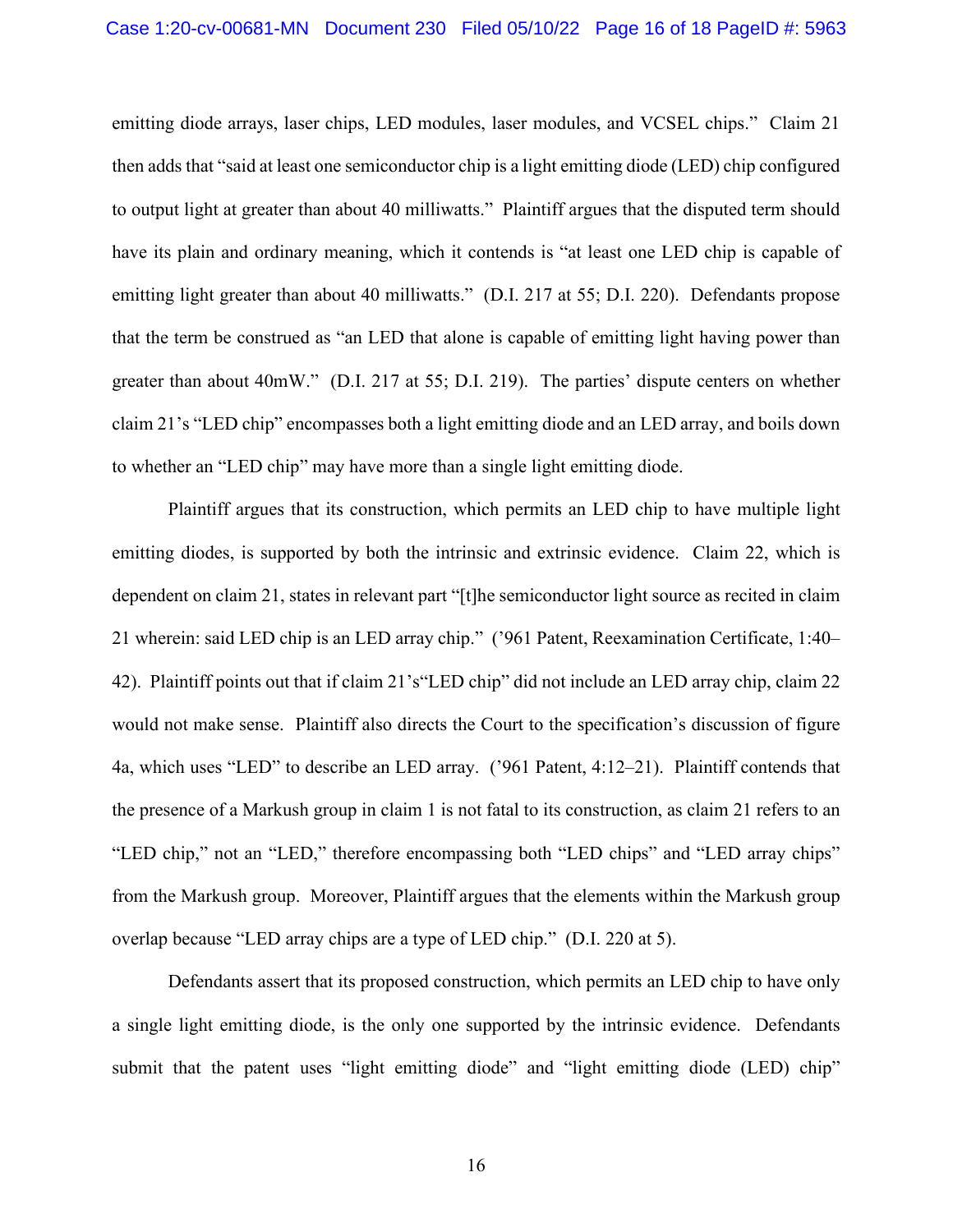interchangeably, and therefore claim 21's "LED chip" should be construed to mean "light emitting diode," which is one of the members of claim 1's Markush group. Defendants contend that because nothing in the claim language permits "LED chip" to encompass more than one member of that Markush group, it must refer to a "light emitting diode" alone and cannot refer to an "LED array." (D.I. 219 at 1–2). Defendants claim that this construction is supported by the specification's examples of an "LED chip," which consistently include only a single light emitting diode. (See, e.g., '961 Patent, 4:29–4:63). Finally, Defendants point to the prosecution history, where Plaintiff submitted that "the single 'LED chip' of claim [31] produces roughly 3 times the light output as LEDs 4 of the LED lamps of Begemann," as evidence that, when viewed in light of the Begemann reference, claim 21 was referring to a chip with only a single light emitting diode. (D.I. 199, JX000444).

The Court agrees with Plaintiff and will adopt its construction. As an initial matter, "[c]ourt decisions construe Markush clauses as meaning 'closed' unless other language or evidence alters that meaning." Multilayer Stretch Cling Film Holdings, Inc. v. Berry Plastics Corp., 831 F.3d 1350, 1363 (Fed. Cir. 2018) (internal quotation marks and emphasis omitted). The presumption that Markush claims are closed to blends, however, is not as strong as the presumption that unlisted members of a Markush group are excluded. See id. For example, in Alcon Research, LTD. v. Watson Labs, Inc., the district court held that the Markush group was open to combinations of guar because "'guar' in this context encompasses both 'native guar' and 'hydroxypropyl guar,' as anything that is native guar or hydroxypropyl guar is also 'guar'." 2018 WL 1805530, at \*5 (D. Del. Apr. 17, 2018). As in Alcon Research LTD., the evidence here suggests that a member of Markush group encompasses another member of the group. Specifically, the evidence shows that "LED array" chips are a subset of an LED chip, as claim 22 specifically refers to an "LED array